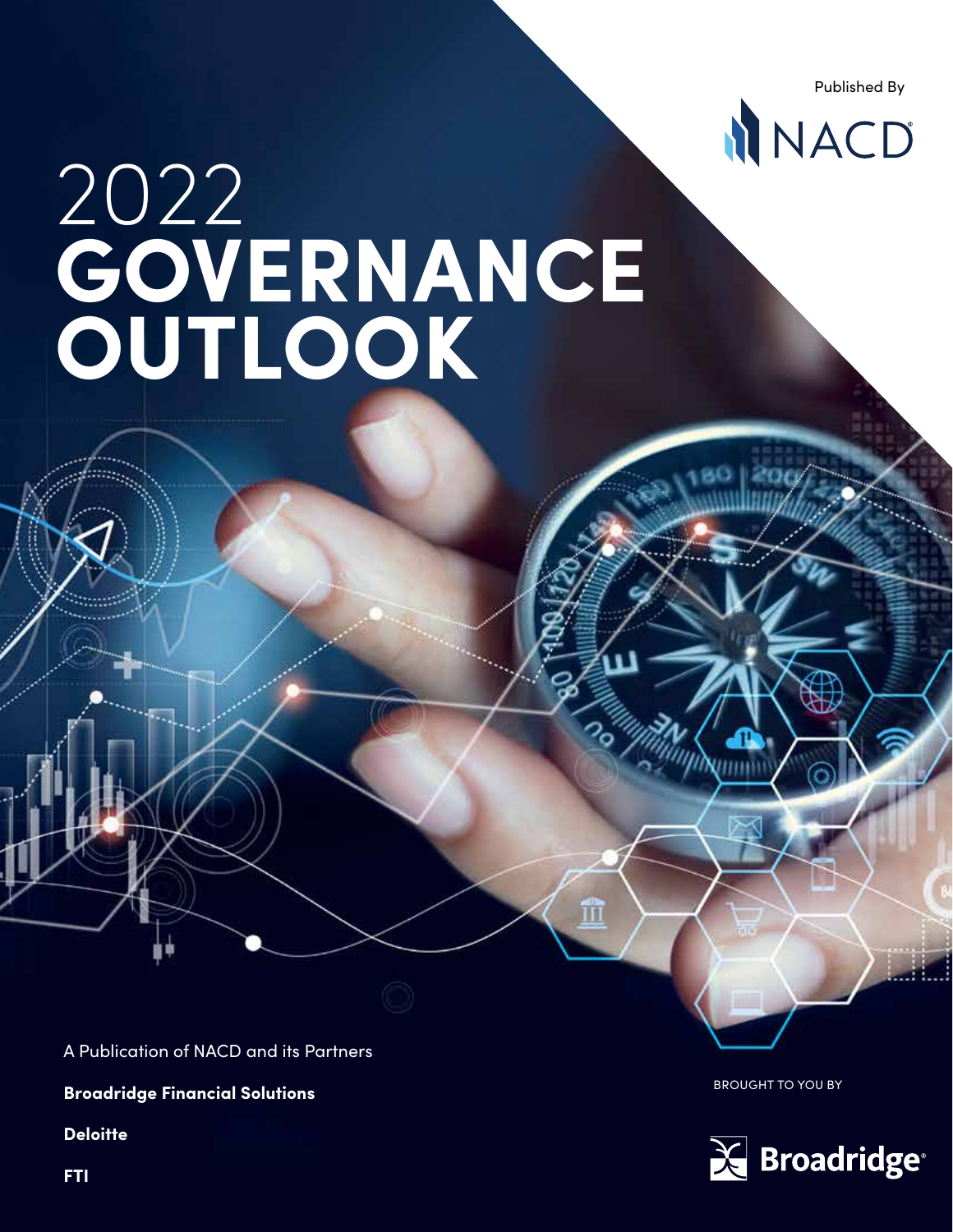Support for the *2022 Governance Outlook* was provided by the following partners, who were instrumental in the formulation of this publication: Broadridge Financial Solutions Deloitte FTI

The *2022 Governance Outlook* is designed to give corporate directors and senior executives a comprehensive overview of major business and governance issues that are likely to demand board focus over the coming year. The report begins with an introduction from NACD that highlights survey findings about leading board priorities for 2022 and follows with four partner contributions that provide distinct insights and projections on the following themes: proxy priorities, ESG oversight, M&A oversight and purpose, ransomware risk, assessing DE&I practices, and D&O threat landscape.

Each partner contribution provides (1) an overview of key trends in a particular area of governance, (2) an outlook for how those trends will play out in 2022, and (3) relevant implications and questions for boards to consider. The *2022 Governance Outlook* is designed as a collection of observations to help corporate boards to prioritize their focus in 2022 and increase their awareness of emerging issues through both detailed topical analysis and coverage of broader governance implications.

National Association of Corporate Directors

© Copyright 2021, National Association of Corporate Directors. All rights reserved.

Except as permitted under the US Copyright Act of 1976, no part of this publication may be reproduced, modified, or distributed in any form or by any means, including, but not limited to, scanning and digitization, without prior written permission from NACD.

This publication is designed to provide authoritative commentary in regard to the subject matter covered. It is provided with the understanding that neither the authors nor the publisher, the National Association of Corporate Directors, is engaged in rendering legal, accounting, or other professional services through this publication. If legal advice or expert assistance is required, the services of a qualified and competent professional should be sought.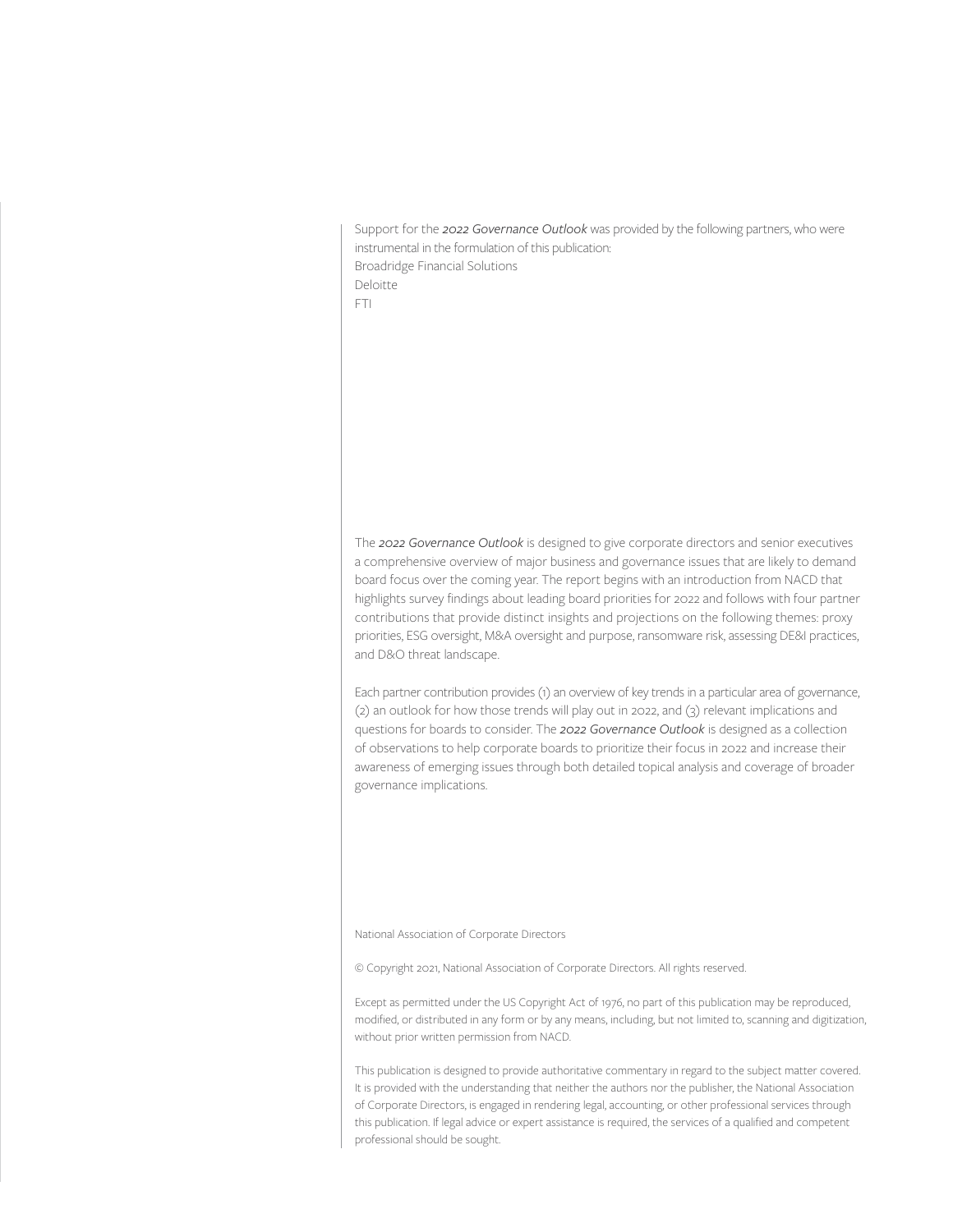## **Contents**

| By Barton Edgerton, NACD                                                                                          |
|-------------------------------------------------------------------------------------------------------------------|
| By Dorothy J. Flynn and Chuck Callan, Broadridge                                                                  |
| By Kristen Sullivan, Maureen Bujno and Jon Raphael, Deloitte                                                      |
| How Purpose Is Changing the Board M&A Oversight Role: What Directors<br>By Nikki Beck and Annie Adams, Deloitte   |
| Board Responsibilities in Mitigating Ransomware Risk in 2022 26<br>By Donald Saelinger, Flashpoint                |
| The Role of Boards in Assessing DE&I Practices with Advanced Data<br>By Alok Khare, FTI                           |
| Directors and Officers Liability Threat and Insurance 2022 Outlook39<br>By Priya Cherian Huskins, Woodruff Sawyer |
|                                                                                                                   |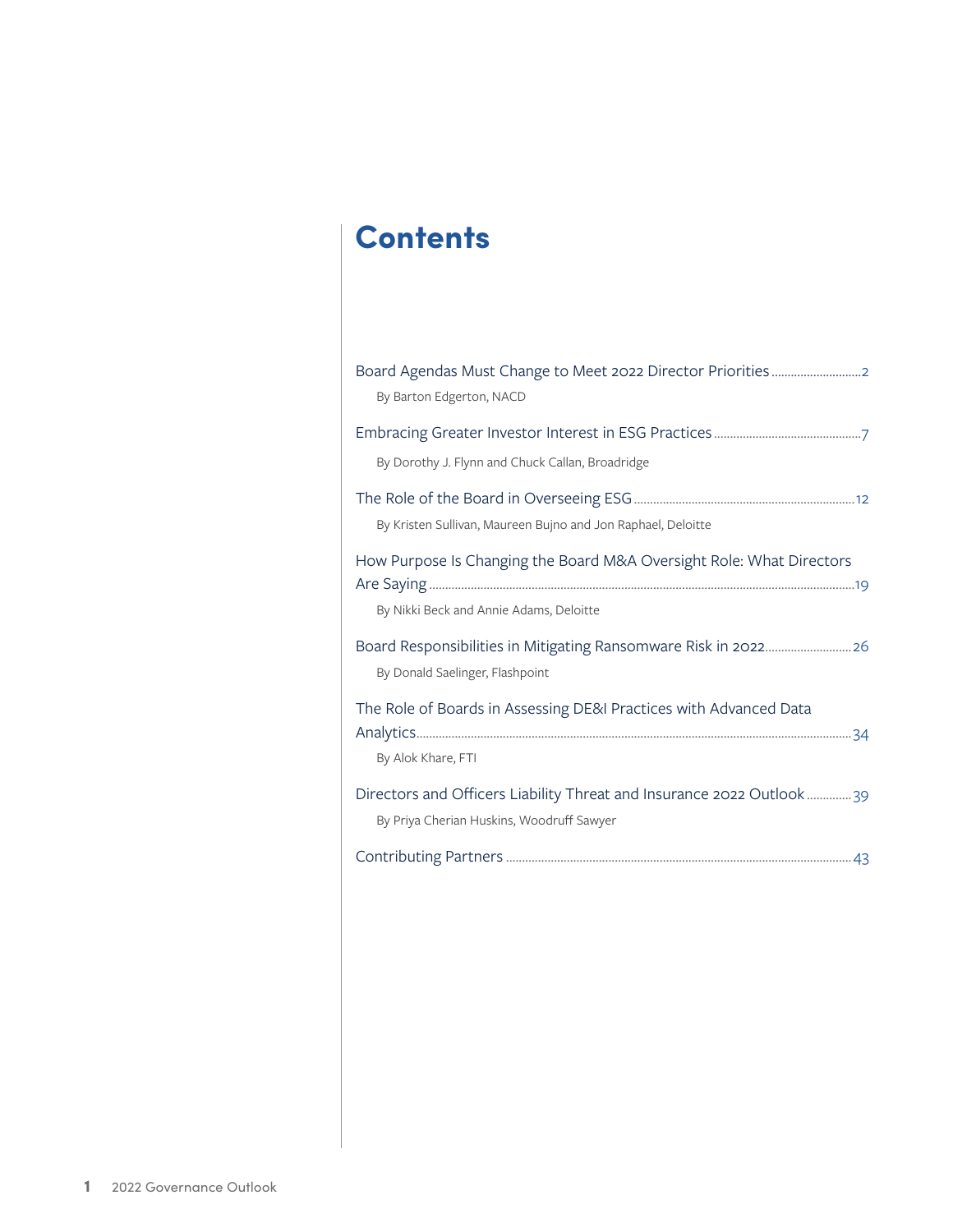### <span id="page-3-0"></span>**Embracing Greater Investor Interest in ESG Practices**

By Dorothy J. Flynn and Chuck Callan, Broadridge



The 2021 proxy season was an ESG inflection point for US corporate boards, and many more directors are now preparing for heightened shareholder interest in corporate social responsibility.

Environmental activists this year won a series of victories against several of the world's biggest companies, passing shareholder resolutions to force companies to adopt more sustainable business practices and winning board seats. As climate-related proxy contests made headlines, activist shareholders also achieved success with initiatives aimed at companies' diversity, equity, and inclusion (DE&I) policies and the demographic makeup of corporate boards.

None of this should come as a surprise. In fact, many boards have been working proactively for years to integrate environmental, social, and governance criteria into their businesses and annual financial reports. Many companies are embracing greater investor interest in ESG policies and practices.

But for others, pressure for greater disclosure and change is coming from many sources. Internally, companies are hearing from employees demanding greater pay equity and more meaningful commitments to improving their communities. Externally, investors are demanding better reporting on climate risks and human capital management.

Investors' embrace of ESG reporting is on the rise. For example, institutional investors representing more than \$100 trillion in assets have signed on to the United Nations-supported *[Principles for Responsible Investment](https://www.unpri.org/pri/what-are-the-principles-for-responsible-investment)*. These asset owners are incorporating ESG criteria into their investment decisions and capital allocation. Research from consulting firm Coalition Greenwich shows that 72 percent of institutional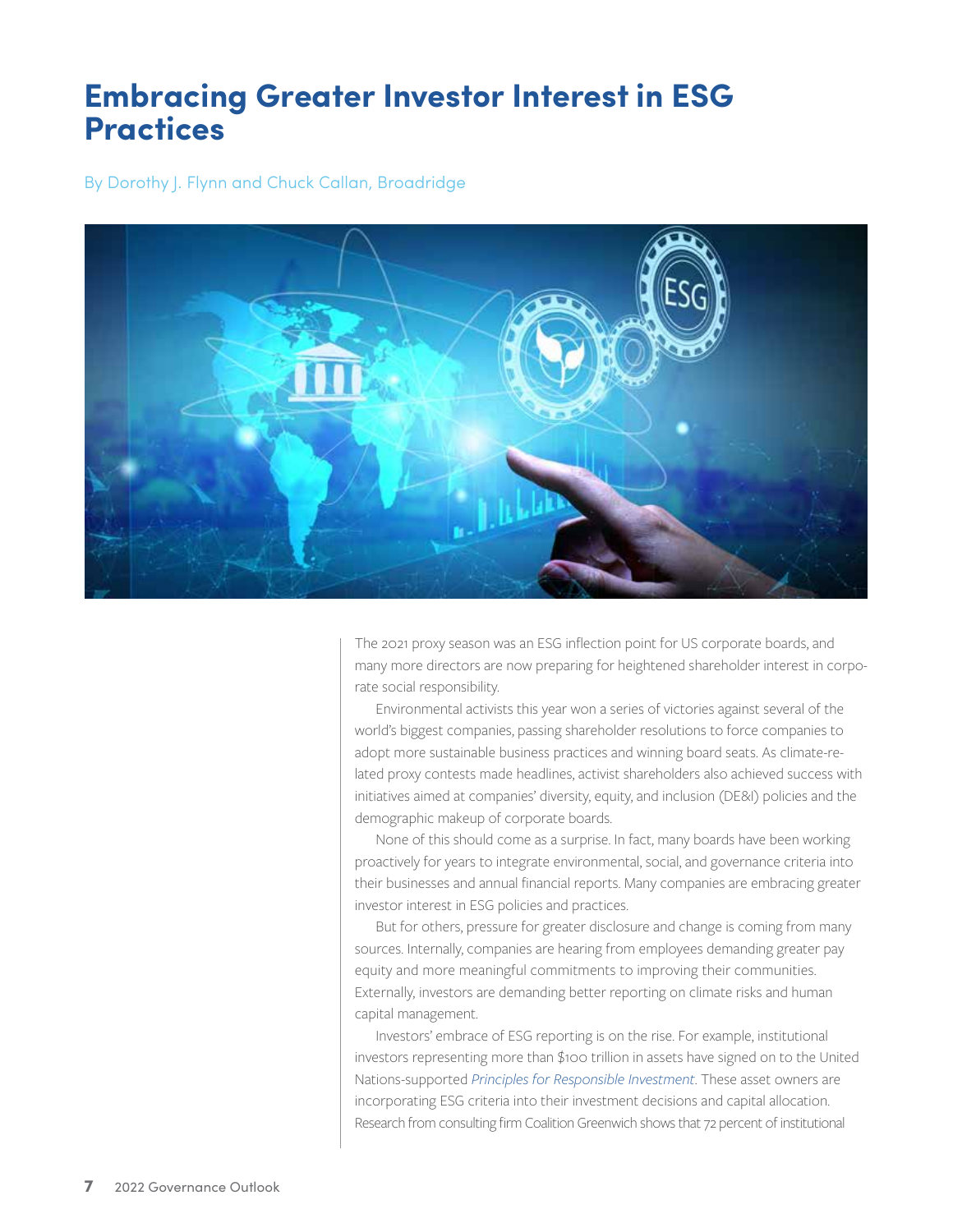investors now include some form of "sustainability" in their investment processes. The firm projects that share to grow to 80 percent by 2026.1

Environmental activists were able to win proxy votes in 2021 with backing from mainstream global index-fund giants. Over the past two years, some of the largest asset managers have vowed to champion ESG causes. They voted in favor of many environmental and social shareholder resolutions, and they are holding board members accountable for progress in reporting ESG risks.

Many of the successful 2021 resolutions also had the support of proxy advisors, who are in the process of adopting much-more-detailed ESG policies. As one example, Institutional Shareholder Services (ISS) recently updated its list of "material failures of governance, stewardship or risk oversight" that would warrant negative recommendations against directors when there is "demonstrably poor risk oversight of environmental and social issues, including climate change."2

The activist trends described so far pertain mostly to institutional investors such as pension funds and hedge funds, which together with mutual funds as a group hold approximately 70 percent of the outstanding shares of US listed firms. While individual (aka [retail\)](https://www.nasdaq.com/articles/who-counts-as-a-retail-investor-2020-12-17) investors have generally voted more in line with board recommendations on shareholder proposals, it remains to be seen whether their interest is changing. In the same way that Reddit galvanized retail interest in [GameStop](https://www.forbes.com/advisor/investing/gamestop-meme-stocks-bb-amc-nok/) and other meme stocks, there were instances where the social media platform became a forum for environmentally conscious individuals voting their proxies.

According to Forbes, the 2021 proxy season set new records, with at least 467 shareholder resolutions on ESG issues.<sup>3</sup> Some of these proposals received "eye-popping" levels of support, according to the "2021 Proxy Season Review" on the *Harvard Law School Forum on Corporate Governance*, which cites more than a dozen proposals on diversity, climate change, and political spending that scored over 80 percent, and 34 that received majority support—up from last year's record 21.4

Engine No. 1, the climate-change activist, continued to agitate for change and was successful in winning board seats where it launched a proxy challenge. Activists also scored with resolutions to force Chevron to lower emissions, and garnered high levels of support for proposals requiring oil producers to disclose the impacts of climate change and the move to a net-zero economy on their businesses. Meanwhile, the number of proposal submissions related to DE&I reporting and effectiveness tripled from 2020 to 2021, with three proposals receiving majority support.5

Over the past two years, some of the largest asset managers have vowed to champion ESG causes.

<sup>1</sup> See Coalition Greenwich's press release, ["Institutional Investors Directing Assets to Thematic Strategies Focused on Climate](https://www.greenwich.com/press-release/institutional-investors-directing-assets-thematic-strategies-focused-climate-and-other)  [and Other Sustainability Goals,](https://www.greenwich.com/press-release/institutional-investors-directing-assets-thematic-strategies-focused-climate-and-other)" August 10, 2021.

<sup>&</sup>lt;sup>2</sup> See Brian V. Breheny, Marc S. Gerber, Richard J. Grossman, Regina Olshan, Stephanie Birndorf, and Blake M. Grady, "ISS [and Glass Lewis Release Updated Proxy Voting Guidelines](https://www.skadden.com/insights/publications/2020/12/iss-and-glass-lewis-release)," December 7, 2020, on skadden.com.

<sup>3</sup> Bhakti Mirchandani, "[What You Need To Know About The 2021 Proxy Season,](https://www.forbes.com/sites/bhaktimirchandani/2021/06/28/what-you-need-to-know-about-the-2021-proxy-season/?sh=a9299147f5e1)" June 28, 2021, on forbes.com.

<sup>4</sup> Shirley Westcott, "[2021 Proxy Season Review,](https://corpgov.law.harvard.edu/2021/08/05/2021-proxy-season-review/)" the *Harvard Law School Forum on Corporate Governance* (blog), August 5, 2021. 5 Ibid.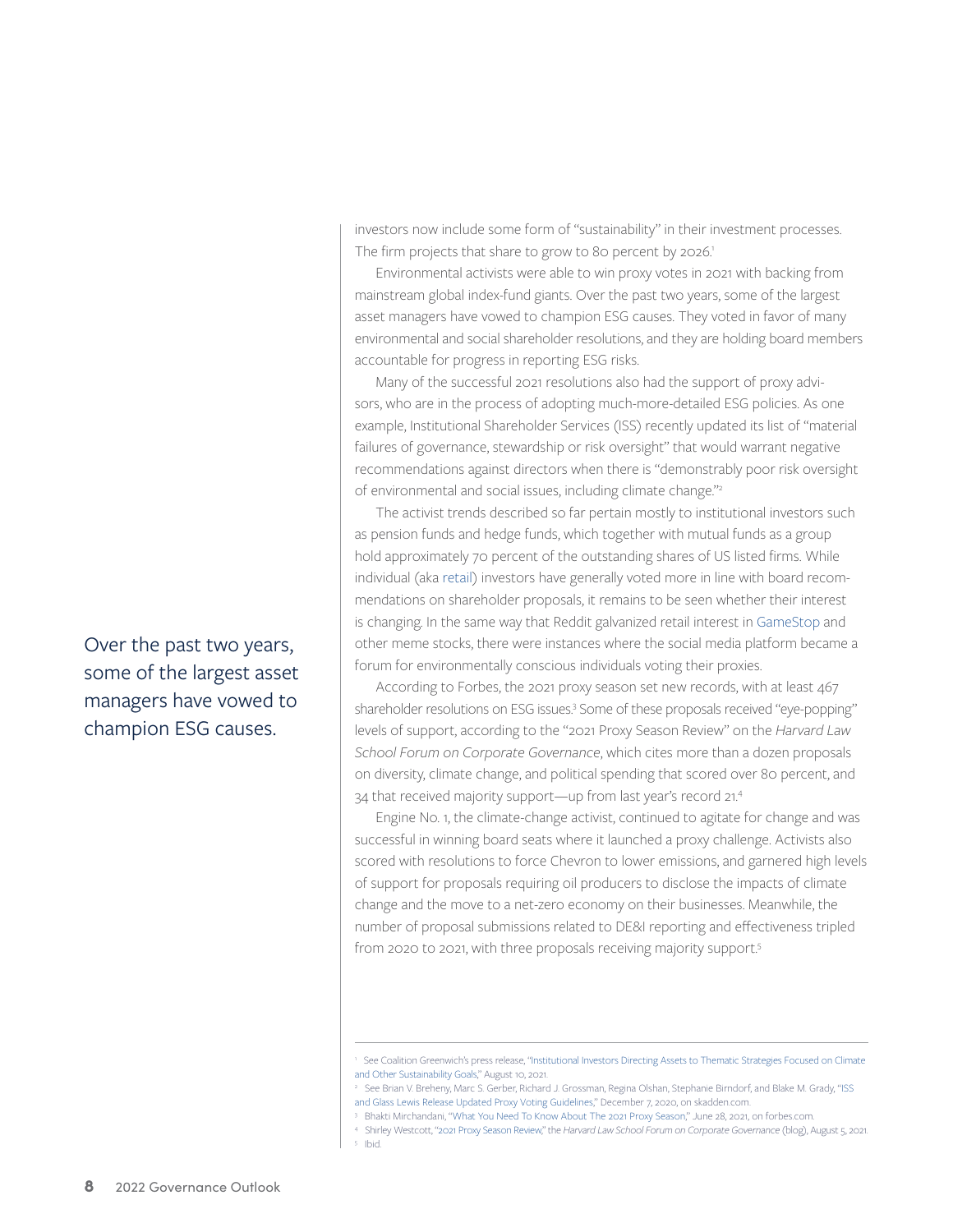The number of ESG-related resolutions would have been even larger this year if companies hadn't altered policies in response to investor engagement apart from shareholder meetings. For example, numerous resolutions related to board diversity and "Rooney Rule" requirements for director candidate searches were withdrawn after companies adopted new business practices. Also in play were new proxy rules making it harder for smaller shareholders to get resolutions onto proxy ballots, as well as some successful exclusions granted under Rule 14a-8 "no action" [rule.](https://www.sullcrom.com/files/upload/sc-publication-2021-Proxy-Season-Review-Part-1-Rule14a-8.pdf) Had these resolutions not been abandoned, prevented, or excluded, they could have been put to a vote by public pension plans and asset managers through letter-writing campaigns and other engagements. [November 2021 guidance](https://www.sec.gov/corpfin/staff-legal-bulletin-14l-shareholder-proposals) from the SEC removed certain limits on the kinds of "social policy" proposals that management was required to put to a vote. Under the new guidance, shareholder proposals with a broad social policy interest not strictly connected to day-to-day operations may not per se be excludable by management from company proxies.

There is no reason to think that the trends toward greater ESG activism has abated. New requirements for [human capital disclosure](https://www.sec.gov/rules/final/2020/33-10825.pdf) and a recent request for comments on [climate disclosure](https://www.sec.gov/comments/climate-disclosure/cll12.htm) may bring to light information that will inspire new resolutions in companies that fall short of investor ideals. As a result of these trends, the increasing interest in ESG among investors is putting pressure on corporate boards, both in annual general meetings and behind closed doors. For example, the "2021 Proxy Season Review" notes that several of the world's largest asset managers have announced that, starting next year, they will vote against compensation committee chairs at S&P 500 firms that don't disclose a breakdown of workforce demographics. Their "against" votes would extend to nominating committee chairs of boards that fail to disclose, or that lack, racial and ethnic diversity—a protest that new board [diversity](https://listingcenter.nasdaq.com/assets/Board%20Diversity%20Disclosure%20Five%20Things.pdf)  [disclosure rules](https://listingcenter.nasdaq.com/assets/Board%20Diversity%20Disclosure%20Five%20Things.pdf) will facilitate for investors in Nasdaq-listed companies by making it easier to identify such companies. As for climate, one prominent activist submitted proposals this year that would require companies to hold an annual shareholder advisory vote on their climate action plans. According to the "2021 Proxy Season Review," the fund plans to roll that initiative out to 100 S&P 500 firms by the end of 2022.

Meanwhile, proxy advisors have announced plans to further increase their scrutiny of corporate ESG policies. Starting in 2022, ISS may oppose nominating committee chairs at companies with all-male boards and at companies without at least one racially or ethnically diverse director. Glass Lewis may start recommending against nominating committee chairs of boards that fall short on certain board diversity measures, and against governance committee chairs that fail to provide clear disclosure on board-level oversight of environmental and social issues.

Many factors point to a continuance of the ESG momentum in the 2022 proxy season in terms of proxy resolutions, direct engagement with investors, and the overall involvement of corporate boards. According to the "2021 Proxy Season Review," through June of 2021, 95 nominating/governance committee chairs had received negative votes of over 30 percent of the voted shares—up from just 55

Proxy advisors have announced plans to further increase their scrutiny of corporate ESG policies.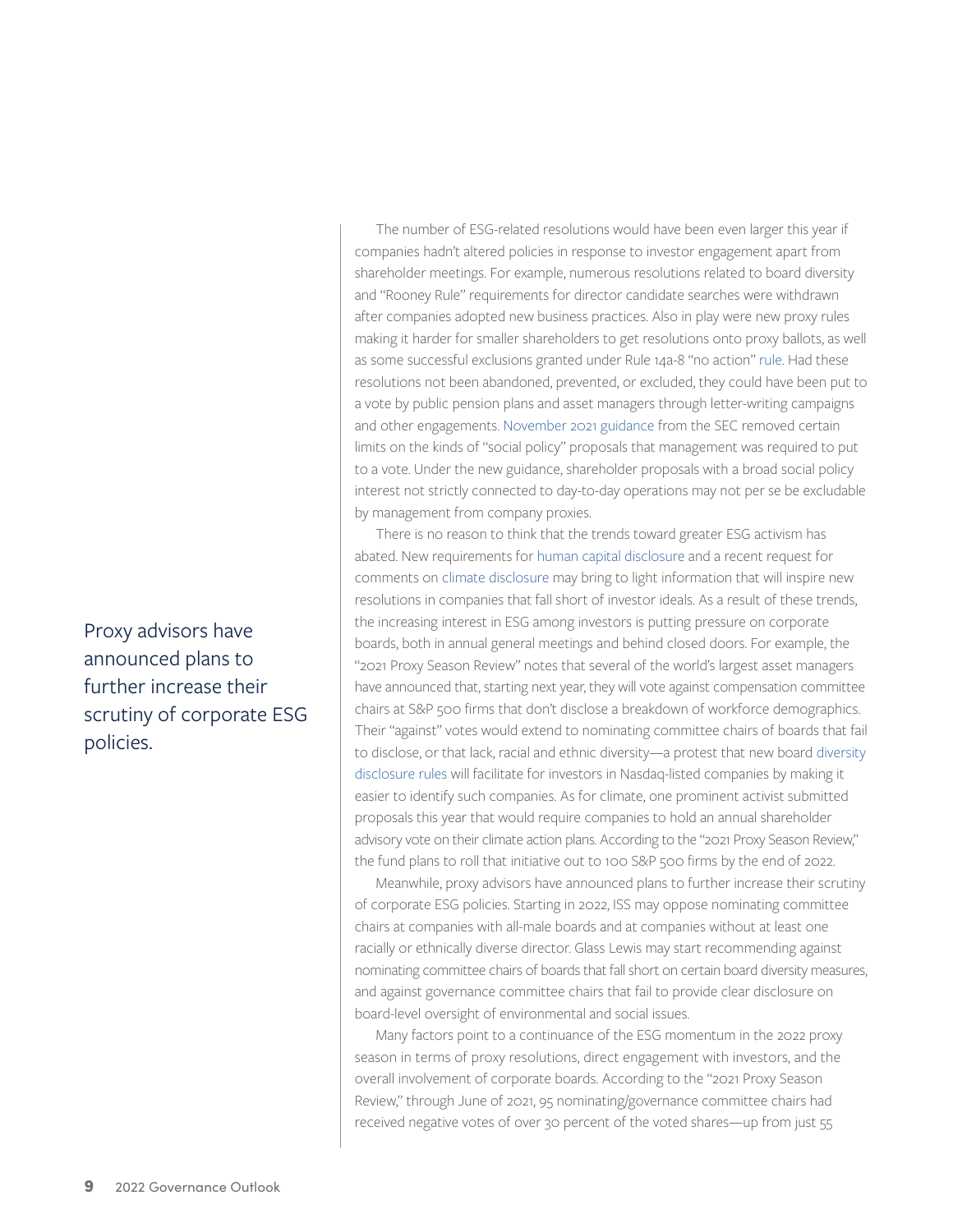chairs in the first half of 2020.<sup>6</sup> Those results suggest that investors will continue holding boards and individual directors accountable for real or perceived ESG shortcomings.

Companies viewed as lagging peers in progress on ESG should prepare for heightened scrutiny and, in some cases, activism. In general, board members should ask the following questions:

#### **1. Should the board add ESG expertise and establish a dedicated ESG committee?**

Nominating directors with specific ESG expertise can increase the board's effectiveness in setting policies across a range of issues and can demonstrate a critical level of competence to both internal and external audiences. Creating an ESG committee (apart from required committees on audit, compensation, and nominating and governance) could be an important step in establishing effective board oversight for some firms. A dedicated ESG committee elevates the importance of ESG, works with management on investment priorities, and considers (with the compensation committee) how targets can be reinforced with appropriate incentives.

#### **2. To what extent should executive compensation be aligned with ESG performance?**

Tying executive compensation to ESG metrics can be an effective way for corporate boards to communicate their commitment to elevating ESG standards and to achieving real improvements in corporate ESG performance. As NACD's Friso van der Oord has remarked in his op-ed on tying more CEO pay to climate progress, what gets measured gets [managed](https://www.cnn.com/2021/08/12/perspectives/climate-carbon-emissions-ceo-pay/index.html).

#### **3. Does the board share a vision on the degree to which ESG drives company performance?**

It's imperative that boards understand the importance of ESG to their businesses together with the risks to long-term value creation.

We expect many corporate boards will step up efforts with their management teams to address investors' expectations for greater information on ESG risks and progress on measurable ESG goals.

Tying executive compensation to ESG metrics can be an effective way for corporate boards to communicate their commitment to elevating ESG standards.

<sup>6</sup> Shirley Westcott, ["2021 Proxy Season Review,](https://corpgov.law.harvard.edu/2021/08/05/2021-proxy-season-review/)" the *Harvard Law School Forum on Corporate Governance* (blog), August 5, 2021.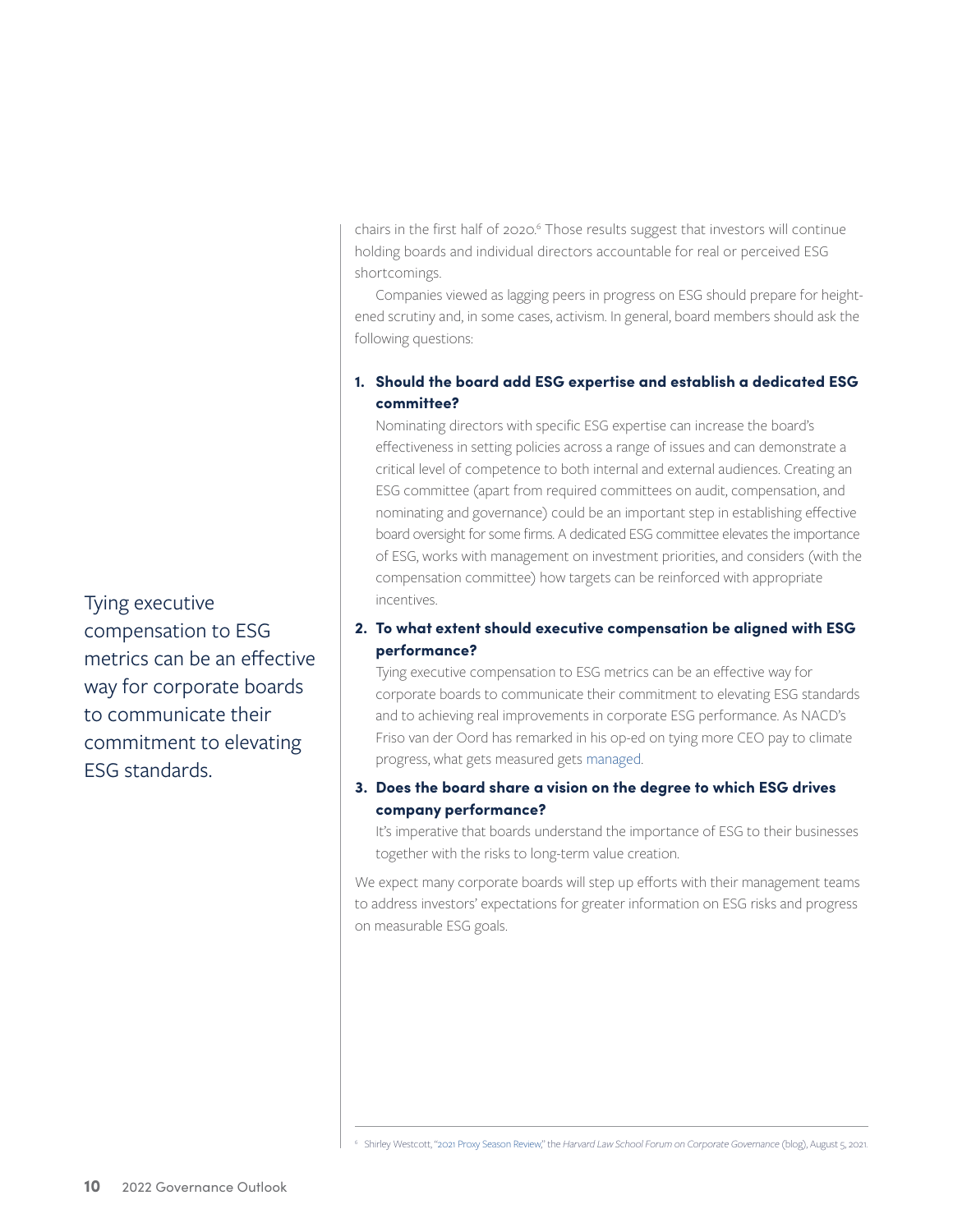



Dorothy J. Flynn Chuck Callan

**Dorothy J. Flynn,** President, Corporate Issuer Solutions, Broadridge Financial Solutions. Flynn joined Broadridge in 2017 and is responsible for all solutions provided to our corporate issuer clients. She leads a team of international associates and is part of the Governance and Communications business. Prior to joining Broadridge, Flynn held leadership positions in investor relations and human resources at The Walt Disney Company. Prior to Disney, Flynn was CEO of The Keane Organization and chief operating officer of The Richardson Company. She sits on the board of directors of Truly You Events and on the board of The Uplift Center for Grieving Children.

**Chuck Callan**, Senior Vice President, Regulatory and Corporate Affairs, Broadridge Financial Solutions. Callan joined Broadridge Financial Solutions in 2004. He is responsible for government relations, regulatory affairs, policy analysis, and several of the firm's digital communications initiatives. He leads the firm's analyses of the costs and benefits of disclosure regulations and of investor behavior. He works with interested parties to identify how technology can improve retail investor participation and reduce costs. His analyses are frequently utilized by regulators, institutional investors, corporate issuers, investment companies, the media, and trade associations.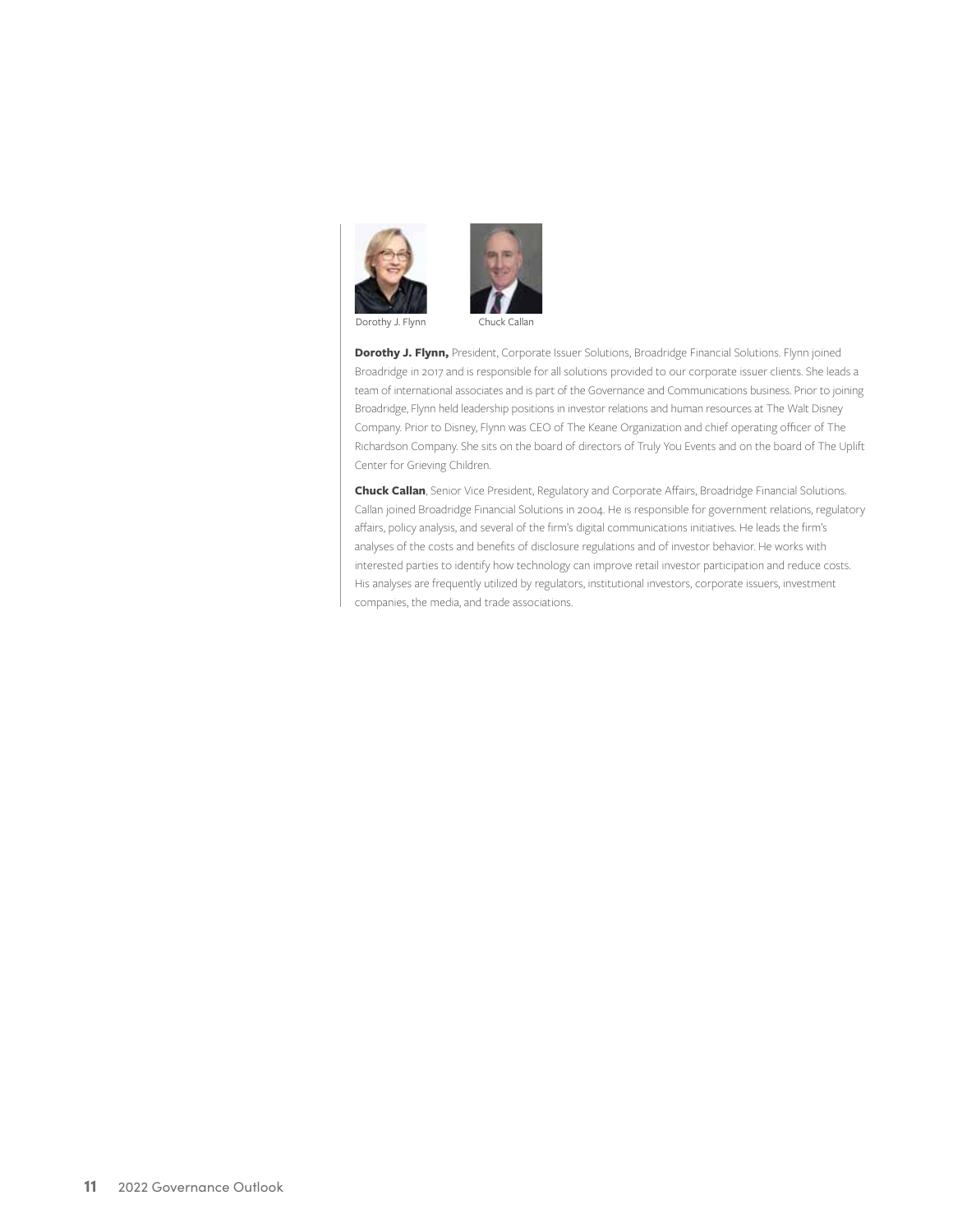## <span id="page-8-0"></span>**Contributing Partners**



**BROADRIDGE**, a global Fintech leader with \$4.5 billion in revenue, provides communications, technology, data and intelligence. We help drive business transformation with solutions for enriching customer engagement, navigating risk, optimizing efficiency and generating revenue growth. Broadridge is the only provider to support the entire corporate disclosure and communications lifecycle with a single, integrated solution. Our proprietary data and technology support insight, compliance and governance while enhancing the shareholder experience. As the leading proxy solutions provider to the Fortune 500 and the second-largest EDGAR filer with the SEC, we are uniquely positioned to drive innovation and help corporations get ahead of today's challenges and capitalize on what's next.

**DELOITTE** provides industry-leading audit, consulting, tax and advisory services to many of the world's most admired brands, including nearly 90% of the Fortune 500® and more than 7,000 private companies. Our people come together for the greater good and work across the industry sectors that drive and shape today's marketplace — delivering measurable and lasting results that help reinforce public trust in our capital markets, inspire clients to see challenges as opportunities to transform and thrive, and help lead the way toward a stronger economy and a healthier society. Deloitte is proud to be part of the largest global professional services network serving our clients in the markets that are most important to them. Building on more than 175 years of service, our network of member firms spans more than 150 countries and territories. Learn how Deloitte's more than 345,000 people worldwide connect for impact at [www.deloitte.com.](www.deloitte.com)

**FTI CONSULTING** is an independent global business advisory firm dedicated to helping organizations manage change, mitigate risk and resolve disputes: financial, legal, operational, political & regulatory, reputational and transactional. FTI Consulting professionals, located in all major business centers throughout the world, work closely with clients to anticipate, illuminate and overcome complex business challenges and opportunities.

#### **THE NATIONAL ASSOCIATION OF CORPORATE DIRECTORS (NACD)** For

over 40 years, NACD has been helping boards elevate their performance and create long-term value. Our thought leadership continues to raise standards of excellence and advance board effectiveness at thousands of member organizations.

Through our insights, education, and credentialing—supported by our peer network of over 22,000 members—boards are able to make high-quality decisions on the most pressing and strategic issues facing their business today. To learn more about NACD, visit [nacdonline.org.](nacdonline.org)

## Deloitte.